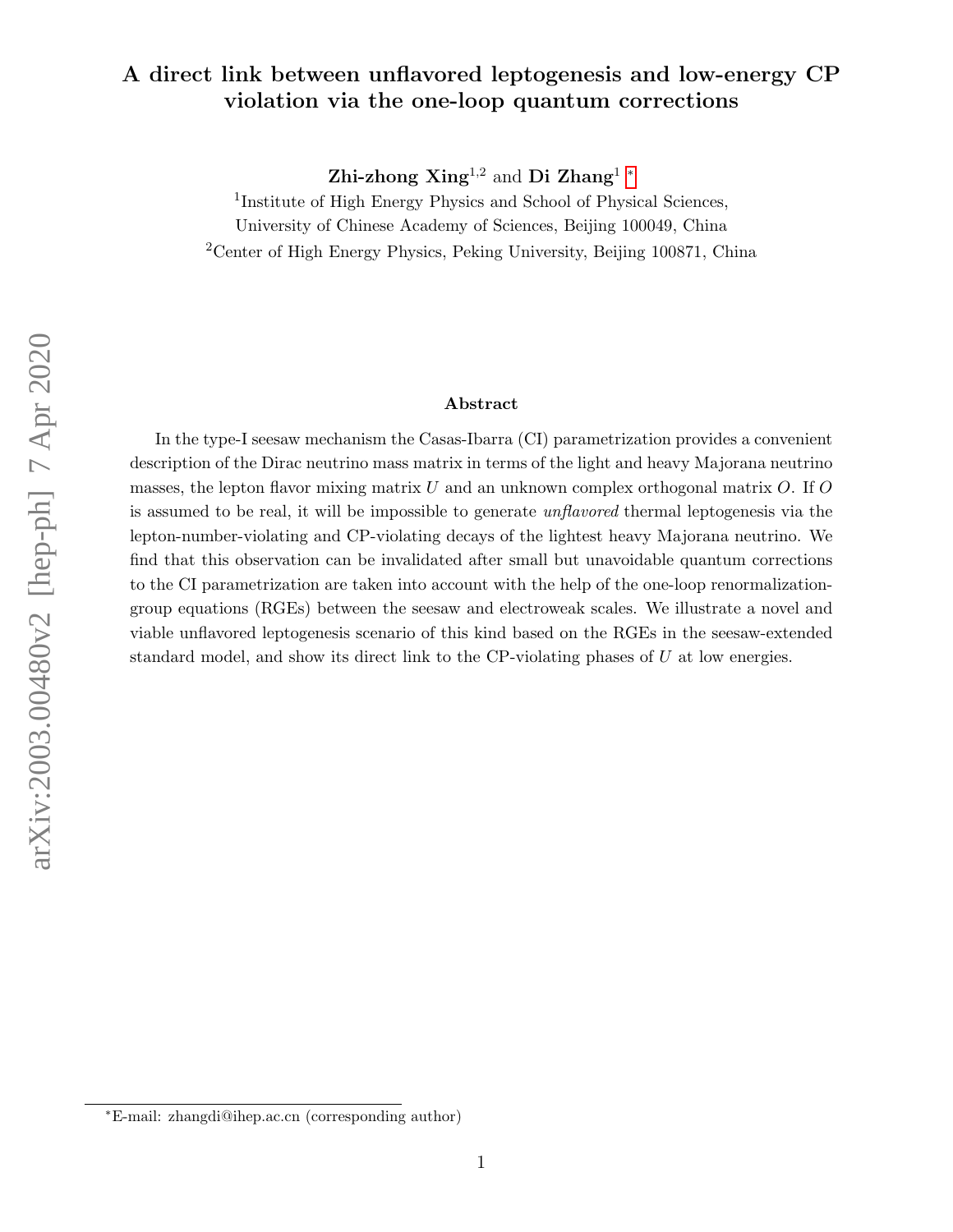# 1 Introduction

The canonical (type-I) seesaw mechanism  $[1-6]$  is theoretically elegant in the sense that it attributes the tiny masses of three known neutrinos naturally to the huge masses of three unknown Majorana neutrinos at a sufficiently high energy scale. Moreover, the lepton-number-violating and CP-violating decays of such seesaw-motivated heavy neutrinos in the early Universe may provide a natural way to account for the observed baryon-antibaryon asymmetry in today's Universe — a mechanism that is commonly referred to as baryogenesis via thermal leptogenesis [\[7\]](#page-12-2). The key points of such a "killing two birds with one stone" picture are briefly summarized as follows.

On the one hand, the standard model (SM) of electroweak interactions is extended by adding three right-handed neutrino fields  $N_{\alpha R}$  (for  $\alpha = e, \mu, \tau$ ) and allowing lepton number violation. In this case the gauge-invariant lepton mass terms can be written as

$$
-\mathcal{L}_{\text{lepton}} = \overline{\ell_{\text{L}}} Y_l H E_{\text{R}} + \overline{\ell_{\text{L}}} Y_{\nu} \widetilde{H} N_{\text{R}} + \frac{1}{2} \overline{N_{\text{R}}^c} M_{\text{R}} N_{\text{R}} + \text{h.c.} \,, \tag{1}
$$

where the relevant field notations are self-explanatory, and  $M_R$  is a symmetric Majorana mass matrix. Integrating out the heavy degrees of freedom in Eq. (1) [\[8\]](#page-12-3), one is left with the dimension-five Weinberg operator  $\mathcal{O}_{\nu} = (\kappa_{\alpha\beta}/2) \, \overline{\ell_{\alpha\mathbf{L}}} \tilde{H} \tilde{H}^T \ell_{\beta\mathbf{L}}^c$  with  $\kappa = Y_{\nu} M_{\rm R}^{-1} Y_{\nu}^T$  for three light neutrinos [\[9\]](#page-12-4). After spontaneous gauge symmetry breaking at the Fermi scale (i.e.,  $\Lambda_{\text{EW}} \sim 10^2 \text{ GeV}$ ), we obtain the mass terms of three charged leptons and three light Majorana neutrinos

$$
-\mathcal{L}'_{\text{lepton}} = \overline{l_{\text{L}}} M_l E_{\text{R}} + \frac{1}{2} \overline{\nu_{\text{L}}} M_\nu \nu_{\text{L}}^c + \text{h.c.} \,, \tag{2}
$$

where  $l_L = (e, \mu, \tau)_{\text{L}}^T$  and  $\nu_L = (\nu_e, \nu_\mu, \nu_\tau)_{\text{L}}^T$ , the charged-lepton mass matrix  $M_l$  is expressed as  $M_l = Y_l v$  with  $v \equiv \langle H^0 \rangle \simeq 174$  GeV being the vacuum expectation value of the neutral Higgs field, and the effective Majorana neutrino mass matrix  $M_{\nu}$  is given by the famous seesaw formula

$$
M_{\nu} = -v^2 \kappa = -M_{\rm D} M_{\rm R}^{-1} M_{\rm D}^T \,, \tag{3}
$$

with  $M_{\rm D} = Y_{\nu} v$  being the Dirac neutrino mass matrix. The tiny masses  $m_i$  (i.e., the singular values of  $M_{\nu}$ ) of three light neutrinos  $\nu_i$  can therefore be attributed to the large masses  $M_i$  (i.e., the singular values of  $M_{\rm R}$ ) of three heavy neutrinos  $N_i$  (for  $i = 1, 2, 3$ ) as compared with v. In between the seesaw and Fermi scales, which are characterized respectively by the mass  $M_1$  of the lightest heavy Majorana neutrino  $N_1$  and the value of v, it is in general necessary to consider quantum corrections to  $M_l$  and  $M_{\nu}$  with the help of the renormalization-group equations (RGEs) [\[10–](#page-12-5)[15\]](#page-12-6).

On the other hand, the lepton-number-violating decays  $N_i \to \ell_\alpha + H$  and  $N_i \to \overline{\ell_\alpha} + \overline{H}$  may happen via the Yukawa interactions described by Eq. (1). Such processes are also CP-violating because of the interference between their tree and one-loop amplitudes [\[7,](#page-12-2) [16–](#page-12-7)[18\]](#page-12-8). Considering the case in which  $M_1 \ll M_2 < M_3$  holds and all the Yukawa interactions are blind to the lepton flavors (i.e., the temperature of the Universe satisfies  $T = M_1 \gtrsim 10^{12} \text{ GeV}$  [\[19](#page-12-9)[–24\]](#page-13-0)), one expects that mainly the flavor-independent (or unflavored) CP-violating asymmetry

$$
\varepsilon_{1} \equiv \frac{\sum_{\alpha} \left[ \Gamma\left(N_{1} \to \ell_{\alpha} + H\right) - \Gamma\left(N_{1} \to \overline{\ell_{\alpha}} + \overline{H}\right) \right]}{\sum_{\alpha} \left[ \Gamma\left(N_{1} \to \ell_{\alpha} + H\right) + \Gamma\left(N_{1} \to \overline{\ell_{\alpha}} + \overline{H}\right) \right]} \simeq -\frac{3M_{1}}{16\pi v^{2} \left(M_{\text{D}}^{\dagger} M_{\text{D}}\right)_{11}} \sum_{i} \left[ \frac{\text{Im}\left(M_{\text{D}}^{\dagger} M_{\text{D}}\right)_{1i}^{2}}{M_{i}} \right] \tag{4}
$$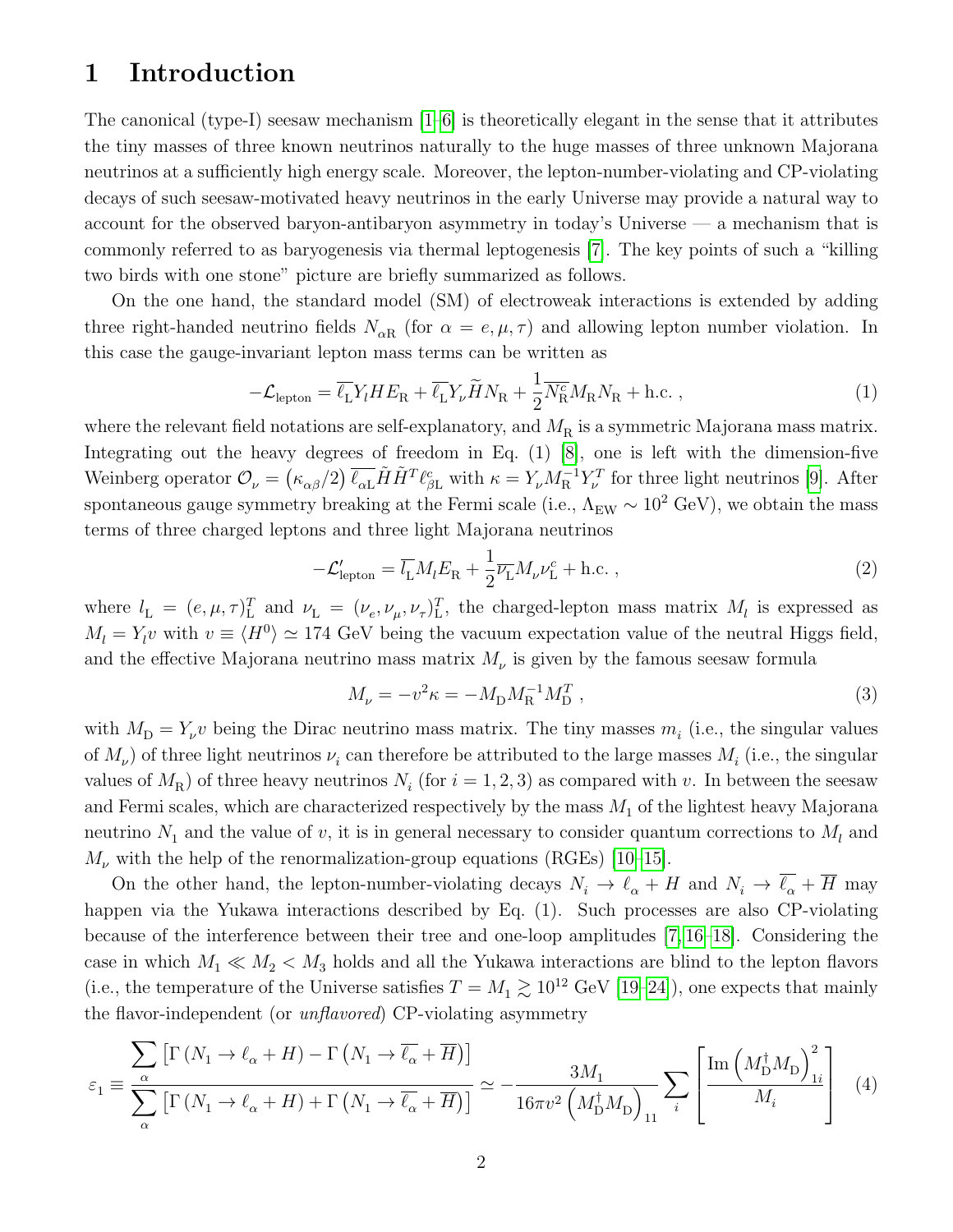can survive and give rise to a net lepton-antilepton number asymmetry  $Y_L \equiv (n_L - n_{\overline{L}})/s$  with s being the entropy density of the Universe. To subsequently convert  $Y<sub>L</sub>$  to a net baryon-antibaryon number asymmetry  $Y_{\text{B}} \equiv (n_{\text{B}} - n_{\overline{\text{B}}})/s$ , such an unflavored leptogenesis mechanism should keep taking effect in the temperature range  $10^2 \text{ GeV} \lesssim T \lesssim 10^{12} \text{ GeV}$  in which the non-perturbative  $(B - L)$ -conserving sphaleron interactions may stay in thermal equilibrium and thus can be very efficient [\[25–](#page-13-1)[27\]](#page-13-2). To be explicit, we have  $Y_{\rm B} = -(28/79)Y_{\rm L}$  in the SM framework [\[28,](#page-13-3) [29\]](#page-13-4). It is then possible to account for the observed baryon-to-photon ratio [\[30\]](#page-13-5)

$$
\eta \equiv \frac{n_{\rm B}}{n_{\gamma}} \simeq (6.12 \pm 0.03) \times 10^{-10} ,\qquad (5)
$$

with the help of the relation  $\eta = sY_B/n_\gamma \simeq 7.04Y_B$  [\[8\]](#page-12-3). A comprehensive review of the thermal leptogenesis mechanism with or without flavor effects can be found in Refs. [\[31–](#page-13-6)[33\]](#page-13-7).

Note, however, that the unknown flavor structure of  $M_{\text{D}}$  is an obstacle to the calculation of  $\varepsilon_1$ in Eq. (4) [\[34\]](#page-13-8). Without invoking any specific seesaw model and without loss of generality, one may follow Casas and Ibarra (CI) to parametrize  $M_{\rm D}$  in the flavor basis where both  $M_l$  and  $M_{\rm R}$  are diagonal (i.e.,  $M_l = D_l \equiv \text{Diag}\{m_e, m_\mu, m_\tau\}$  and  $M_R = D_N \equiv \text{Diag}\{M_1, M_2, M_3\}$ ) [\[35\]](#page-13-9):

$$
M_{\rm D} = i U \sqrt{D_{\nu}} \, O \sqrt{D_N} \,, \tag{6}
$$

where  $U$  is the Pontecorvo-Maki-Nakagawa-Sakata (PMNS) neutrino mixing matrix [\[36–](#page-13-10)[38\]](#page-13-11) used to diagonalize  $M_{\nu}$  in the chosen basis (i.e.,  $U^{\dagger} M_{\nu} U^* = D_{\nu} \equiv \text{Diag}\{m_1, m_2, m_3\}$ ), and O is an arbitrary complex orthogonal matrix. This CI parametrization of  $M_{\rm D}$  is certainly consistent with the seesaw formula in Eq. (3), and it has been extensively applied to the studies of various seesaw models, leptogenesis scenarios and lepton-flavor-violating rare decays of charged leptons.

Combining Eqs. (4) and (6), one can immediately draw a conclusion that the unflavored thermal leptogenesis has nothing do to with leptonic CP violation at low energies, simply because  $\varepsilon_1$  is independent of U (see, e.g., Refs. [\[39–](#page-13-12)[41\]](#page-13-13) and references therein)<sup>[1](#page-2-0)</sup>. Along this line of thought, an interesting way out is to invoke flavor effects by taking  $M_1 \lesssim 10^{12}$  GeV and assume O to be real [\[42–](#page-13-14)[47\]](#page-14-0). Then the *flavored* CP-violating asymmetry  $\varepsilon_{1\alpha}$  (for  $\alpha = e, \mu, \tau$ ) will depend on the  $CP$ -violating phases of  $U$  in a direct way, making it possible to connect the cosmological baryonantibaryon asymmetry to CP violation at low energies via flavored thermal leptogenesis.

In this paper we point out a novel way to make a direct link between *unflavored* thermal leptogenesis and CP violation at low energies based on the CI parametrization of  $M_{\rm D}$  and a choice of real O. The key point is to take into account small but important radiative corrections to  $M_{\nu}$ , which are equivalent to a slight modification of the expression of  $M_D$  on the right-hand side of Eq. (6), by means of the one-loop RGEs of  $Y_l$  and  $Y_{\nu}$  between the seesaw and Fermi scales. In this case the low-energy PMNS matrix U cannot be fully cancelled out in the expression of  $\varepsilon_1$  given by Eq. (4), and thus we are left with an unflavored leptogenesis scenario in which the unique source of leptonic CP violation is just the CP-violating phases of U.

<span id="page-2-0"></span><sup>&</sup>lt;sup>1</sup>At this point one should keep in mind that the unitarity of U in the CI parametrization is consistent with the symmetry of  $M_{\nu}$  in the leading-order seesaw formula. If a slight departure of U from exact unitarity is taken into account in the type-I seesaw mechanism, one should go beyond Eqs. (3) and (6) to make a self-consistent analysis of thermal leptogenesis and its possible connection to low-energy neutrino masses, flavor mixing and CP violation [\[39–](#page-13-12)[41\]](#page-13-13).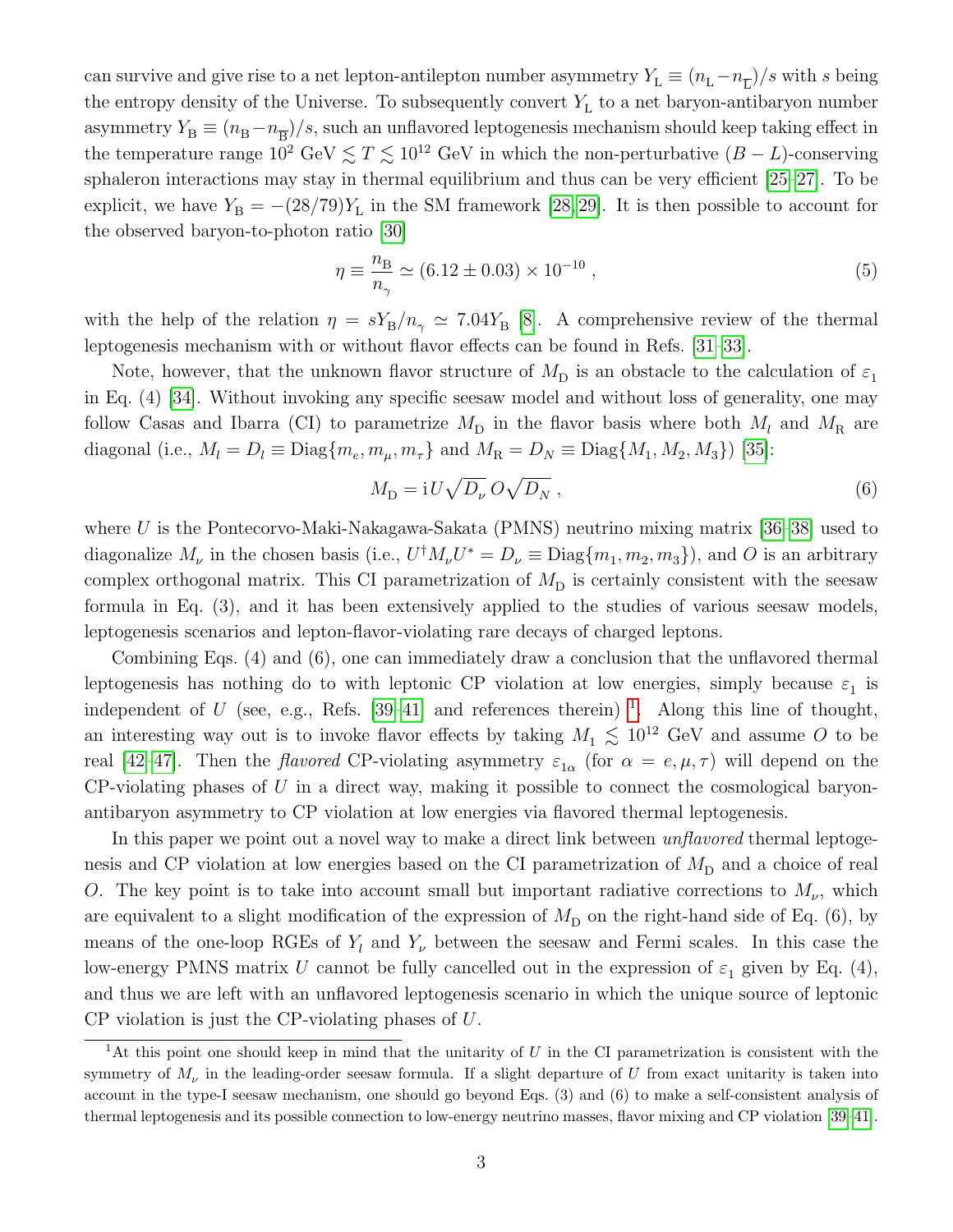At this point it is worth mentioning that we are motivated to assume the orthogonal matrix O to be real for two reasons. On the one hand, we intend to highlight the novel RGE-induced effect on unflavored thermal leptogenesis, which would otherwise be overwhelmed by those contributions originating directly from the imaginary parts of O. On the other hand, switching off the imaginary parts of O makes  $M_D$  dependent only upon the CP-violating phases of U in the CI parametrization. This assumption may therefore allow us to directly connect unflavored leptogenesis with low-energy CP violation via the RGE-induced quantum corrections. But, of course, such a simple assumption remains purely phenomenological at this stage<sup>[2](#page-3-0)</sup>.

The remaining parts of this paper are organized as follows. In section 2 we first show how the CI parametrization in Eq. (6) is slightly modified by the one-loop RGE effect, and then figure out the explicit expression of the unflavored CP violating asymmetry  $\varepsilon_1$ . Section 3 is devoted to illustrating that this RGE-assisted unflavored leptogenesis scenario can work well in accounting for the observed value of  $\eta$ . Finally, we make a brief summary and some concluding remarks in section 4.

#### 2 Quantum corrections

In the framework of the SM with three light Majorana neutrinos, the one-loop RGE for the effective neutrino coupling matrix  $\kappa = Y_{\nu} M_{\rm R}^{-1} Y_{\nu}^T$  evolving between the seesaw scale  $(\Lambda_{\rm SS} \sim M_1)$  and the Fermi scale ( $\Lambda_{\text{EW}} \sim 10^2$  GeV) is given by [\[10–](#page-12-5)[12\]](#page-12-10) <sup>[3](#page-3-1)</sup>

$$
16\pi^2 \frac{d\kappa}{dt} = \alpha_{\kappa} \kappa + C_{\kappa} \left[ \left( Y_l Y_l^{\dagger} \right) \kappa + \kappa \left( Y_l Y_l^{\dagger} \right)^T \right] \,, \tag{7}
$$

in which  $t \equiv \ln(\mu/\Lambda_{\rm EW})$  with  $\mu$  being an arbitrary renormalization scale between  $\Lambda_{\rm EW}$  and  $\Lambda_{\rm SS}$ ,  $C_{\kappa} = -3/2$  and  $\alpha_{\kappa} \approx -3g_2^2 + 6y_t^2 + \lambda$  with  $g_2$ ,  $y_t$  and  $\lambda$  standing respectively for the SU(2)<sub>L</sub> gauge coupling, the top-quark Yukawa coupling and the Higgs self-coupling constant. Working in the chosen flavor basis with both  $Y_l$  and  $M_R$  being diagonal (i.e.,  $Y_l = \text{Diag}\{y_e, y_\mu, y_\tau\} = D_l/v$  and  $M_R = D_N$ ), one may integrate Eq. (7) from  $\Lambda_{\text{EW}}$  to  $\Lambda_{\text{SS}}$  and then arrive at

$$
\kappa\left(\Lambda_{\rm SS}\right) = I_0^2 \left[T_l \cdot \kappa\left(\Lambda_{\rm EW}\right) \cdot T_l\right] \,,\tag{8}
$$

where  $T_l = \text{Diag}\{I_e, I_\mu, I_\tau\}$ , and  $I_0$  and  $I_\alpha$  (for  $\alpha = e, \mu, \tau$ ) are defined as

$$
I_0 = \exp\left[\frac{1}{32\pi^2} \int_0^{\ln(\Lambda_{\rm SS}/\Lambda_{\rm EW})} \alpha_{\kappa}(t) dt\right],
$$
  

$$
I_\alpha = \exp\left[\frac{C_\kappa}{16\pi^2} \int_0^{\ln(\Lambda_{\rm SS}/\Lambda_{\rm EW})} y_\alpha^2(t) dt\right].
$$
 (9)

<span id="page-3-0"></span><sup>&</sup>lt;sup>2</sup>One may even wonder whether a viable unflavored thermal leptogenesis scenario can be achieved in this connection by simply assuming  $O$  to be the identity matrix. We find that the answer to this question is negative, but it can be affirmative for resonant leptogenesis with flavor effects [\[48\]](#page-14-1).

<span id="page-3-1"></span><sup>&</sup>lt;sup>3</sup>Here the coefficient of the Weinberg operator  $\mathcal{O}_{\nu}$  is obtained by means of the tree-level matching condition [\[13\]](#page-12-11). The one-loop threshold corrections to  $\mathcal{O}_{\nu}$  at the matching scale should be taken into account in a consistent way [\[49\]](#page-14-2), but their effects are so small that it is absolutely safe to neglect such next-to-leading-order corrections in our work.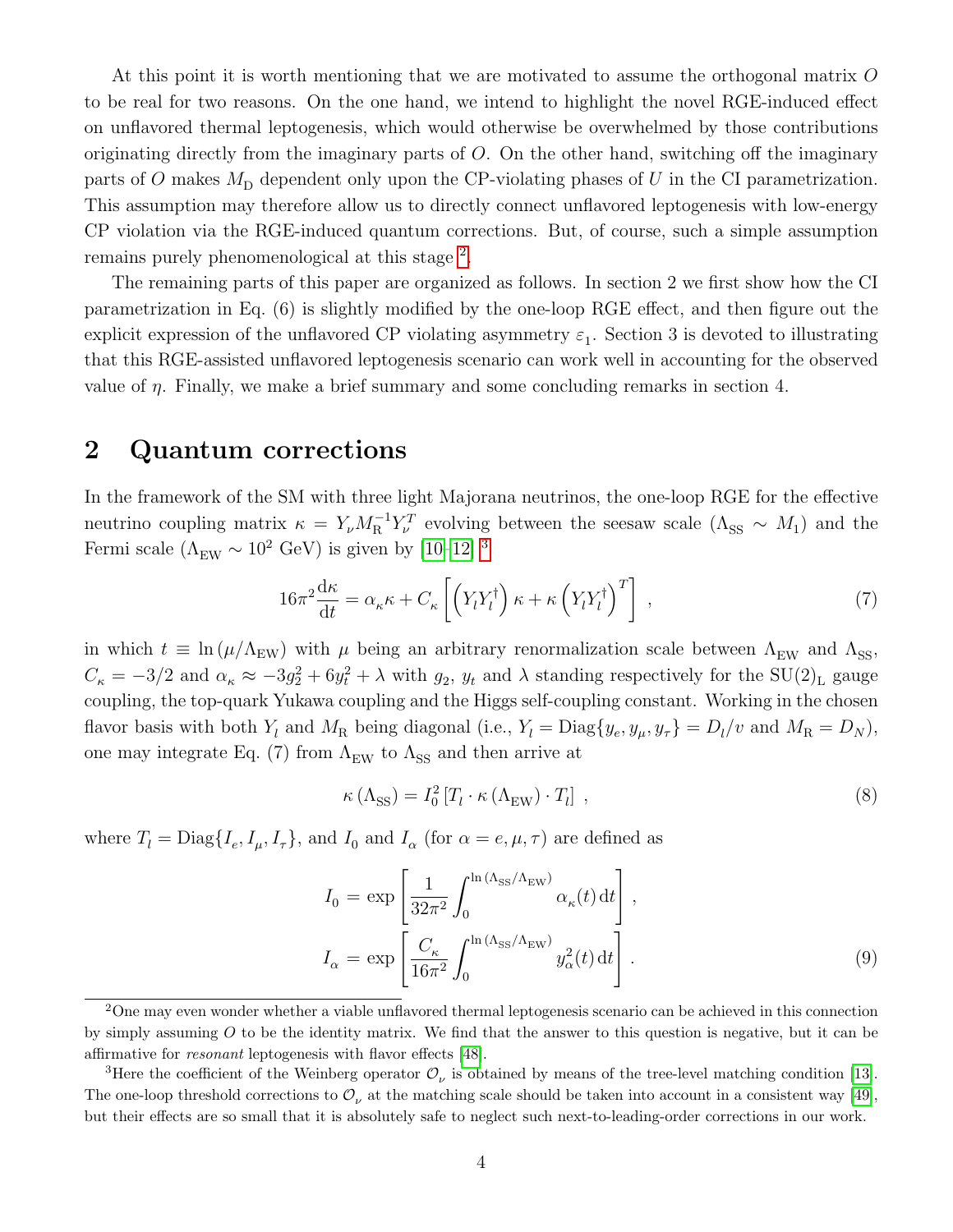Given the strong hierarchy  $y_e^2 \ll y_\mu^2 \ll y_\tau^2 \ll 1$  in the SM [\[34\]](#page-13-8), it is obvious that  $T_l \simeq \text{Diag}\{1, 1, 1+\Delta_\tau\}$ holds as an excellent approximation, where

$$
\Delta_{\tau} = \frac{C_{\kappa}}{16\pi^2} \int_0^{\ln(\Lambda_{\rm SS}/\Lambda_{\rm EW})} y_{\tau}^2(t) dt
$$
\n(10)

is the small  $\tau$ -flavored correction. The sizes of  $I_0$  and  $\Delta_{\tau}$  at the seesaw scale are illustrated in Fig. [1](#page-4-0) with  $\Lambda_{SS} \in [10^{12}, 10^{14}]$  GeV. Although the RGE-induced effect is negligible in most cases, we are going to show that it may play an important role in a specific unflavored thermal leptogenesis scenario if the seesaw scale is high enough.



<span id="page-4-0"></span>Figure 1: The values of  $I_0$  and  $\Delta_{\tau}$  against the seesaw scale  $\Lambda_{SS} \in [10^{12}, 10^{14}]$  GeV in the SM.

A combination of Eqs. (3) and (8) leads us to the RGE-corrected version of the CI parametrization at the seesaw scale:

$$
M_{\rm D} \left( \Lambda_{\rm SS} \right) = i I_0 T_l U \left( \Lambda_{\rm EW} \right) \sqrt{D_\nu \left( \Lambda_{\rm EW} \right)} \, O \sqrt{D_N \left( \Lambda_{\rm SS} \right)} \,, \tag{11}
$$

where U and  $D_{\nu}$  are the PMNS neutrino mixing matrix and the diagonal neutrino mass matrix at low energies, respectively. Comparing Eq. (11) with Eq. (6), one can see that the flavor structure of  $M_{\rm D}$  at  $\Lambda_{\rm SS}$  is slightly modified by nonzero  $\Delta_{\tau}$ . As a consequence, the product  $M_{\rm D}^{\dagger}M_{\rm D}$  becomes U-dependent. This new observation motivates us to reexamine whether unflavored leptogenesis has something to do with leptonic CP violation at low energies when O is taken to be real.

To be more explicit, let us calculate the elements of  $M_{\text{D}}^{\dagger}M_{\text{D}}$  that appear in Eq. (4) at  $\Lambda_{\text{SS}}$  by using the RGE-corrected CI parametrization in Eq. (11). We obtain

$$
\left(M_{\rm D}^{\dagger}M_{\rm D}\right)_{1i} = \left(I_0^2\sqrt{D_N} \,O^{\dagger}\sqrt{D_\nu} \,U^{\dagger}T_l^2U\sqrt{D_\nu} \,O\sqrt{D_N}\right)_{1i}
$$
\n
$$
\simeq I_0^2\sqrt{M_1M_i}\left[\sum_j \left(m_jO_{j1}^*O_{ji}\right) + 2\Delta_\tau \sum_{j,k} \left(\sqrt{m_jm_k} \,O_{j1}^*O_{ki}U_{\tau j}^*U_{\tau k}\right)\right] + \mathcal{O}(\Delta_\tau^2) \,, \tag{12}
$$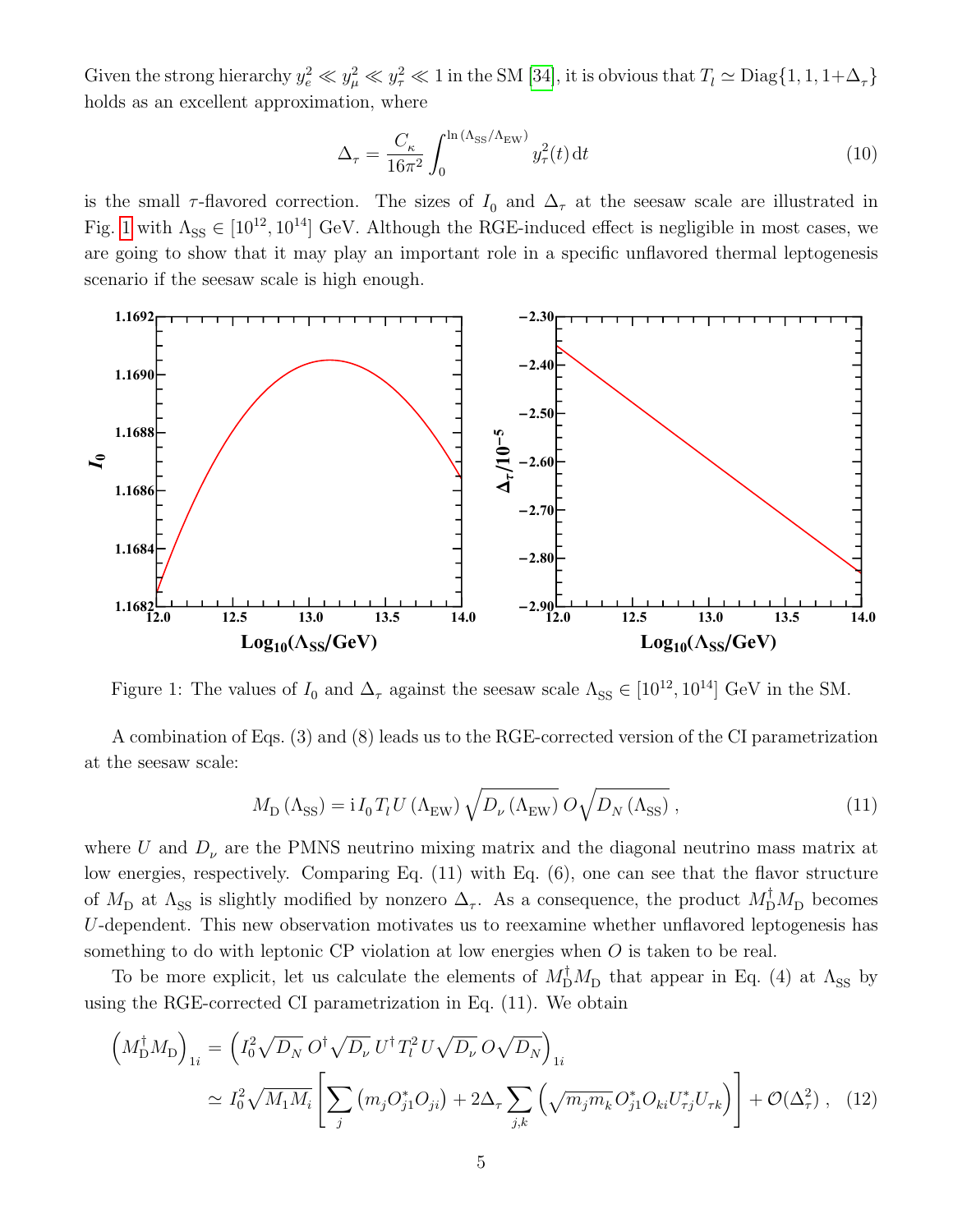in which the Latin subscripts run over  $(1, 2, 3)$ , and the values of both the neutrino masses and the PMNS matrix elements are from low energies. To minimize the uncertainties associated with the source of CP violation, we assume the orthogonal matrix  $O$  to be real from now on. The unflavored CP-violating asymmetry  $\varepsilon_1$  in Eq. (4) turns out to be

$$
\varepsilon_1 \simeq -\frac{3\Delta_{\tau}I_0^2M_1}{4\pi v^2} \cdot \frac{\sum_{j>k} \sqrt{m_j m_k} \left(m_k - m_j\right) O_{j1}O_{k1} \text{Im}\left(U_{\tau j}^* U_{\tau k}\right)}{\sum_i m_i O_{i1}^2} + \mathcal{O}\left(\Delta_{\tau}^2\right) \,. \tag{13}
$$

Some immediate comments on the salient features of this result are in order.

- $\varepsilon_1 \propto \Delta_\tau$  is naturally expected, as one can see from Eq. (11) in the  $T_l \simeq \text{Diag}\{1, 1, 1 + \Delta_\tau\}$ approximation. Namely, the third row of  $M_{\text{D}}$  is slightly corrected due to the existence of  $\Delta_{\tau}$ , so are the Yukawa coupling elements  $(Y_{\nu})_{\tau i}$  (for  $i = 1, 2, 3$ ) at the seesaw scale. As a result, each vertex involving the  $\tau$ -flavored lepton doublet in the Feynman diagrams of  $N_1 \rightarrow \ell_\alpha + H$  and  $N_1 \rightarrow \overline{\ell_{\alpha}} + \overline{H}$  decays is slightly modified, making it possible to trigger the interference between their tree and one-loop amplitudes at the leading order of  $\Delta_{\tau}$  and result in the unflavored CP-violating asymmetry  $\varepsilon_1$  as shown in Eq. (13). That is why  $\varepsilon_1$  will automatically vanish if the RGE-induced effect between  $\Lambda_{\text{EW}}$  and  $\Lambda_{\text{SS}}$  is switched off. In other words, the unflavored CP-violating asymmetry  $\varepsilon_1$  is actually dependent on the  $\tau$ -flavored quantum correction.
- Eq. (13) provides us with a direct link between unflavored leptogenesis at the seesaw scale and the CP-violating phases of U at low energies, since  $O$  has been assumed to be real. In fact, only the elements in the first column of  $O$  and those in the third row of  $U$  are involved in the expression of  $\varepsilon_1$ . So one may simply use two rotation angles  $\theta$  and  $\phi$  to make the parametrization  $(O_{11}, O_{21}, O_{31}) = (\sin \theta \cos \phi, \sin \theta \sin \phi, \cos \theta)$  with  $\theta \in (0, \pi]$  and  $\phi \in (0, 2\pi]$ . On the other hand, only two of the three CP-violating phases of  $U$  (or two combinations of theirs) take effect in  $\varepsilon_1$  given by Eq. (13)<sup>[4](#page-5-0)</sup>.
- Given the phase convention for the PMNS matrix  $U$  [\[51\]](#page-14-3),

$$
U = \begin{pmatrix} c_{12}c_{13} & s_{12}c_{13} & s_{13}e^{-i\delta} \\ -s_{12}c_{23} - c_{12}s_{13}s_{23}e^{i\delta} & c_{12}c_{23} - s_{12}s_{13}s_{23}e^{i\delta} & c_{13}s_{23} \\ s_{12}s_{23} - c_{12}s_{13}c_{23}e^{i\delta} & -c_{12}s_{23} - s_{12}s_{13}c_{23}e^{i\delta} & c_{13}c_{23} \end{pmatrix} \begin{pmatrix} e^{i\rho} & 0 & 0 \\ 0 & e^{i\sigma} & 0 \\ 0 & 0 & 1 \end{pmatrix},
$$
 (14)

in which  $c_{ij} \equiv \cos \theta_{ij}$  and  $s_{ij} \equiv \sin \theta_{ij}$  (for  $ij = 12, 13, 23$ ) with  $\theta_{ij}$  lying in the first quadrant, Eq. (13) tells us that  $\varepsilon_1$  only contains three terms (e.g.,  $jk = 31, 32, 21$ ) whose Majorana CP phases are  $\rho$ ,  $\sigma$  and  $\rho - \sigma$  respectively. It is easy to see that if the transformations  $\rho \to \rho \pm \pi$ and  $\sigma \to \sigma \pm \pi$  are made, either separately or simultaneously,  $\varepsilon_1$  may keep unchanged if a proper transformation of  $\theta$  or  $\phi$  is accordingly made (e.g., a combination of the transformations  $\rho \to \rho \pm \pi$ ,  $\sigma \to \sigma \pm \pi$  and  $\theta \to \pi - \theta$  keeps  $\varepsilon_1$  invariant). Such properties are pretty useful for us to understand the numerical results for the parameter space of our scenario in section 3.

<span id="page-5-0"></span> $4$ This point will be more transparent if one adopts a particular Euler-like parametrization of U proposed by Fritzsch and one of us [\[50\]](#page-14-4), in which the elements in the third row only involves two Majorana-type CP-violating phases.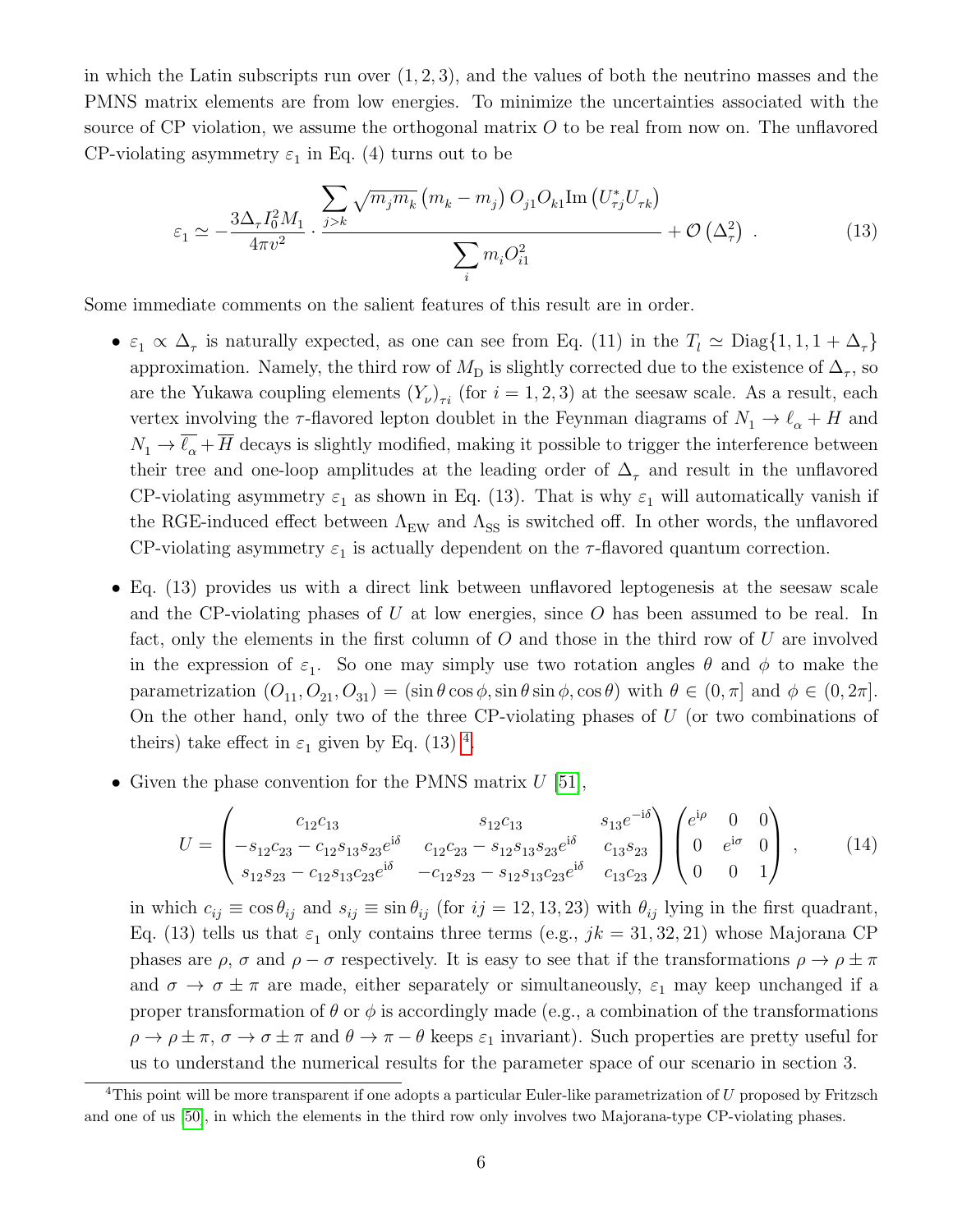• One may wonder what will happen if the unknown orthogonal matrix  $O$  is taken to be the identity matrix. In this special case, we are left with a much simpler result

$$
\varepsilon_1 \simeq -\frac{3\Delta_{\tau}^2 I_0^2 M_1}{4\pi v^2} \sum_i m_i \text{Im} \left( U_{\tau 1}^* U_{\tau i} \right)^2 + \mathcal{O} \left( \Delta_{\tau}^3 \right) , \qquad (15)
$$

which is proportional to  $\Delta^2_{\tau}$  and thus strongly suppressed in magnitude.

Needless to say, to make the unflavored leptogenesis scenario under consideration viable in interpreting the observed baryon-antibaryon asymmetry of the Universe, the value of  $M_1$  must be big enough such that both the magnitudes of  $\Delta_{\tau}$  and  $\varepsilon_1$  can be properly enhanced.

## 3 Unflavored leptogenesis

Given  $M_1 \ll M_2 < M_3$  and  $T = M_1 \gtrsim 10^{12}$  GeV, the Yukawa interactions described by Eq. (1) are blind to all the lepton flavors and thus mainly the unflavored CP-violating asymmetry  $\varepsilon_1$  given in Eq. (4) survives and contributes to a net baryon-antibaryon asymmetry via thermal leptogenesis. To be explicit, the final baryon-to-photon ratio  $\eta$  is related to  $\varepsilon_1$  as follows [\[52,](#page-14-5) [53\]](#page-14-6):

$$
\eta \simeq -9.6 \times 10^{-3} \varepsilon_1 \kappa_f , \qquad (16)
$$

where  $\kappa_f$  is the efficiency factor determined by solving of the Boltzmann equations of heavy Majorana neutrino and lepton number densities, and it measures the washout effects caused by the inverse decays and lepton-number-violating scattering processes. To figure out the value of  $\kappa_{\rm f}$ , let us first of all define the out-of-equilibrium parameter of  $N_1$  decays as  $K_1 \equiv \Gamma_1/H(M_1) = \widetilde{m}_1/m_*$ , where  $\Gamma_1 = (Y_{\nu}^{\dagger} Y_{\nu})_{11} M_1/(8\pi)$  denotes the total decay width of  $N_1$ ,  $H(M_1) = \sqrt{8\pi^3 g_*/90} M_1^2/M_{\rm pl}$  is the Hubble expansion parameter at temperature  $T = M_1$  with  $g_* = 106.75$  being the total number of relativistic degrees of freedom in the SM and  $M_{\text{pl}} = 1.22 \times 10^{19}$  GeV being the Planck mass,  $\tilde{m}_1$  =  $M_{\mathrm{D}}^{\dagger}M_{\mathrm{D}}$  $_{11}$  /M<sub>1</sub> represents the effective neutrino mass, and  $m_* = 8\pi v^2 H(M_1)/M_1^2 \simeq 1.08 \times 10^{-3}$  eV stands for the equilibrium neutrino mass. With the help of Eq. (12), we obtain

$$
\widetilde{m}_1 \simeq I_0^2 \left[ \sum_i m_i O_{i1}^2 + 2\Delta_\tau \sum_{i,j} \sqrt{m_i m_j} O_{i1} O_{j1} \operatorname{Re} \left( U_{\tau i}^* U_{\tau j} \right) \right] \,. \tag{17}
$$

It is obvious that  $K_1$  controls whether or not the decays of  $N_1$  are in equilibrium. In the far out-ofequilibrium (or weak washout) regime (i.e.,  $K_1 \ll 1$ ),  $\kappa_f$  depends heavily on the initial abundance of heavy Majorana neutrinos, and the produced  $(B - L)$ -asymmetry is not reduced by washout effects. In the strong washout regime (i.e., $K_1 \gg 1$ ), however,  $\kappa_f$  is almost independent of the initial conditions and hence the  $(B - L)$ -asymmetry produced at high temperatures is efficiently washed out. Given the initial thermal abundance of heavy Majorana neutrinos, the approximate analytical relation between  $\kappa_{\rm f}$  and  $K_1$  can be expressed as [\[24,](#page-13-0)31]

$$
\kappa_{\rm f} \simeq \frac{2}{K_1 z_{\rm B}(K_1)} \left[ 1 - \exp\left( -\frac{1}{2} K_1 z_{\rm B}(K_1) \right) \right] \,, \tag{18}
$$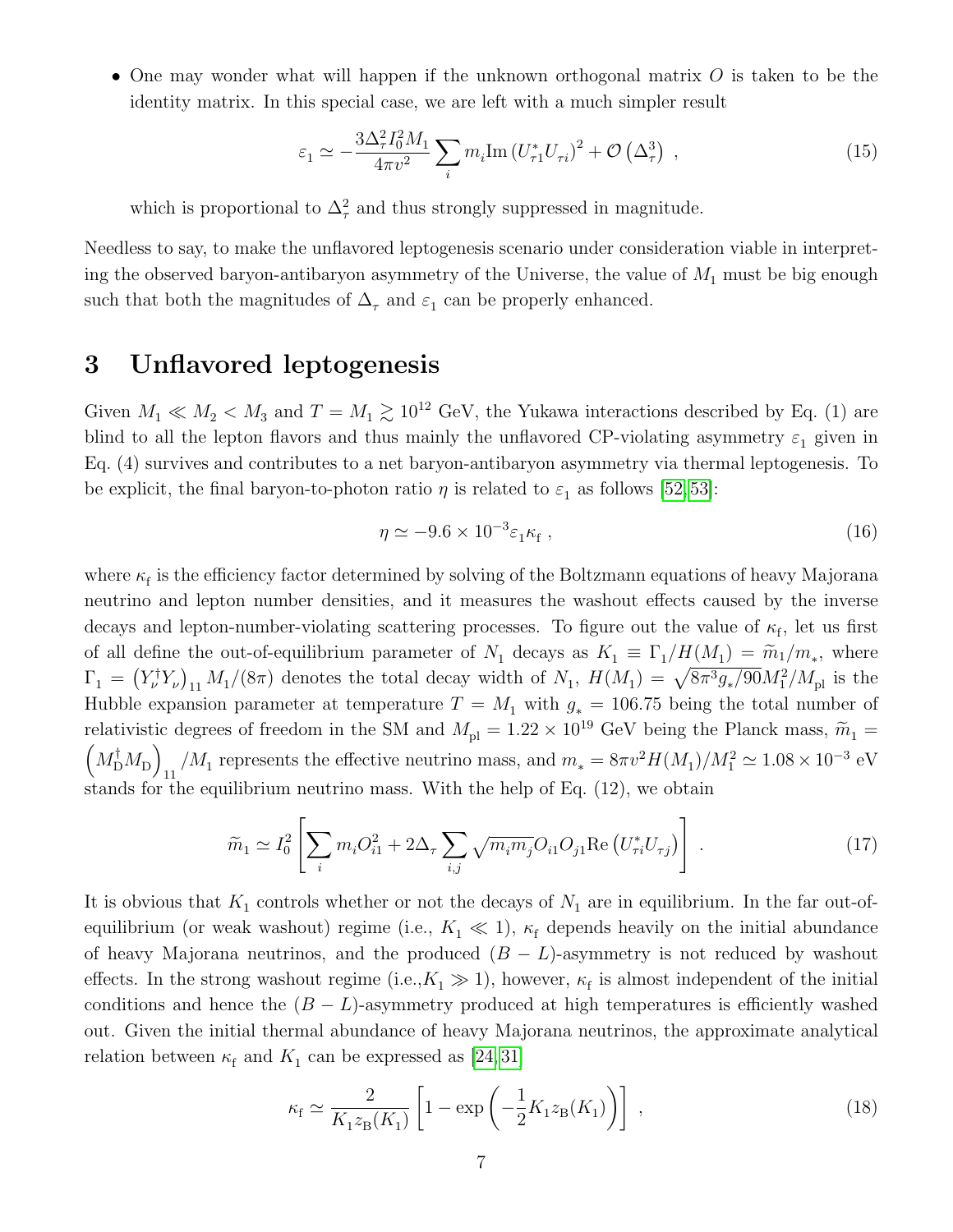with  $z_{\rm B}(K_1) \simeq 2+4K_1^{0.13} \exp(-2.5/K_1)$ . A combination of Eq. (13) and Eqs. (16)–(18) will therefore allow us to estimate the value of  $\eta$  via unflavored leptogenesis and examine its dependence on the  $CP$ -violating phases of  $U$  at low energies.

Adopting the parametrization of the PMNS matrix  $U$  given in Eq. (14), we find that there are totally twelve parameters involved in our unflavored leptogenesis scenario: the heavy neutrino mass  $M_1$  which determines the values of  $I_0$  and  $\Delta_{\tau}$ ; three light neutrino masses  $m_i$  (for  $i = 1, 2, 3$ ); three lepton flavor mixing angles  $\theta_{12}$ ,  $\theta_{13}$  and  $\theta_{23}$ ; three CP-violating phases  $\delta$ ,  $\rho$  and  $\sigma$ ; and two free parameters  $\theta$  and  $\phi$  used to parametrize  $O_{i1}$  (for  $i = 1, 2, 3$ ). For simplicity, here we only input the best-fit values of  $\theta_{12}$ ,  $\theta_{13}$ ,  $\theta_{23}$ ,  $\delta$ ,  $\Delta m_{21}^2 \equiv m_2^2 - m_1^2$  and  $\Delta m_{31}^2 \equiv m_3^2 - m_1^2$  (or  $\Delta m_{32}^2 \equiv m_3^2 - m_2^2$ ) extracted from a recent global analysis of current neutrino oscillation data [\[54,](#page-14-7) [55\]](#page-14-8):

$$
\sin^2 \theta_{12} = \begin{cases} 0.310 \\ 0.310 \end{cases}, \quad \sin^2 \theta_{13} = \begin{cases} 0.02241 \\ 0.02261 \end{cases}, \quad \sin^2 \theta_{23} = \begin{cases} 0.558 \\ 0.563 \end{cases}, \quad \delta = \begin{cases} 222^\circ \\ 285^\circ \end{cases}, \quad (19)
$$

and

$$
\Delta m_{21}^2 = \begin{cases} 7.39 \times 10^{-5} \text{ eV}^2 \\ 7.39 \times 10^{-5} \text{ eV}^2 \end{cases}, \quad \begin{cases} \Delta m_{31}^2 = 2.523 \times 10^{-3} \text{ eV}^2 \\ \Delta m_{32}^2 = -2.509 \times 10^{-3} \text{ eV}^2 \end{cases}, \tag{20}
$$

where both the normal neutrino mass ordering (NMO, upper values) and the inverted mass ordering (IMO, lower values) are taken into account. We also choose a set of typical values of  $\theta$  and  $\phi$  in our numerical calculations:  $(\theta, \phi) = (84.9^{\circ}, 351.1^{\circ})$  for the NMO case and  $(\theta, \phi) = (174.9^{\circ}, 58.0^{\circ})$  for the IMO case, which both allow  $K_1$  to satisfy  $K_1 \gtrsim 1$  if the best-fit values in Eqs. (19) and (20) and the reasonable ranges of  $m_1$  (or  $m_3$ ),  $M_1$ ,  $\rho$  and  $\sigma$  are input. In the  $K_1 \gtrsim 1$  regime any lepton-antilepton asymmetries generated by the lepton-number-violating and CP-violating decays of  $N_2$  and  $N_3$  can be efficiently washed out, and thus we are only left with the asymmetry produced by the decays of  $N_1$ . The latter depends only on four unknown parameters:  $m_1$  (or  $m_3$ ),  $M_1$ ,  $\rho$  and  $\sigma$ . In the following we shall use the observed value of  $\eta$  given in Eq. (5) to constrain the parameter space of  $\rho$  and  $\sigma$  by allowing  $m_1$  (or  $m_3$ ) and  $M_1$  to vary in the ranges  $[10^{-8}, 10^{-2}]$  eV and  $[10^{13}, 10^{14}]$  GeV, respectively; or to constrain the parameter space of  $m_1$  (or  $m_3$ ) and  $M_1$  by allowing both  $\rho$  and  $\sigma$  to vary in the  $(0, 2\pi]$  $(0, 2\pi]$  $(0, 2\pi]$  range. Our numerical results are plotted in Fig. 2 and Fig. [3](#page-9-0) for the NMO and IMO cases, respectively. Some discussions are in order.

• The NMO case. As shown in the upper panels of Fig. [2,](#page-8-0) the parameter space of  $\rho$  and  $\sigma$  is mainly located in the  $[0, \pi]$  range. With  $m_1$  increasing or  $M_1$  decreasing, the values of  $\rho$  and  $\sigma$ will approach  $\pi/2$ , indicating an upper boundary for  $m_1$  and a lower boundary for  $M_1$ . Such boundaries are dominated by  $\rho = \sigma = \pi/2$ , which are described by the black bands in the lower panels of Fig. [2.](#page-8-0) It is obvious that  $m_1 \lesssim 10^{-3}$  eV and  $M_1 \gtrsim 3 \times 10^{13}$  GeV hold, implying that a nearly degenerate neutrino mass spectrum is not compatible with this unflavored thermal leptogenesis scenario. In fact, a similar conclusion has been drawn in Refs. [\[52,](#page-14-5)[56,](#page-14-9)[57\]](#page-14-10). We find that  $m_1$  may approach zero if  $M_1 \gtrsim 4.2 \times 10^{13}$  GeV holds. From the lower right panel of Fig. [2,](#page-8-0) one can see that all the bands converge at  $M_1 \simeq 4.2 \times 10^{13}$  GeV when  $m_1$  becomes smaller and smaller. This observation means that in the given parameter setting the value of  $\eta$  is essentially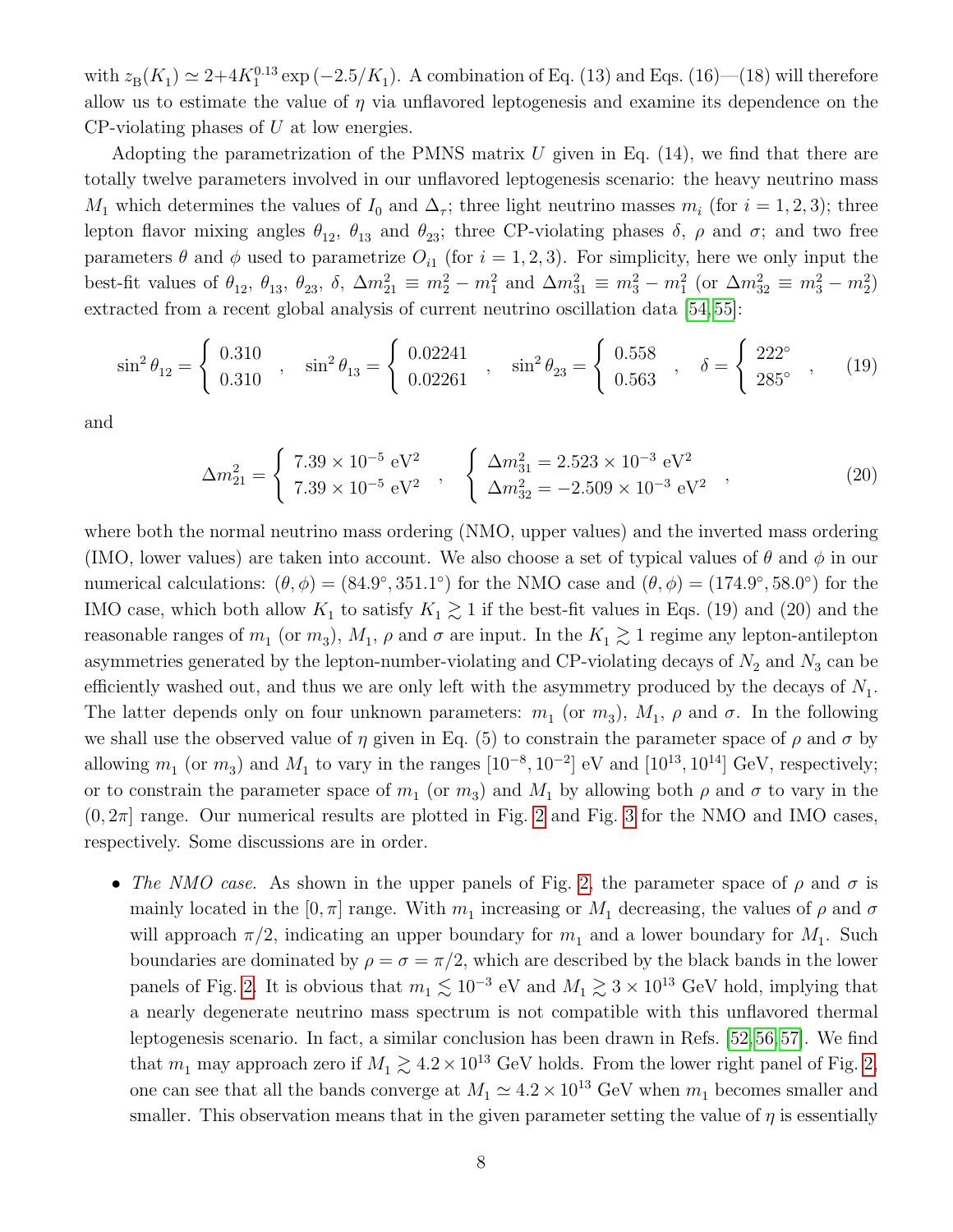

<span id="page-8-0"></span>Figure 2: A viable unflavored leptogenesis scenario in the normal neutrino mass ordering case: the parameter space of  $\rho$  and  $\sigma$  (upper panels) with some given values of  $m_1$  and  $M_1$ ; and the parameter space of  $m_1$  and  $M_1$  (lower panels) with some given values of  $\rho$  and  $\sigma$ .

insensitive to the value of  $\rho$ , as clearly shown by the yellow band with  $m_1 = 1 \times 10^{-6}$  eV in the upper right panel of Fig. [2.](#page-8-0) The reason is simply that the term  $\text{Im}(U_{\tau3}^*U_{\tau2})$  dominates the size of  $\varepsilon_1$  in Eq. (13) because of the smallness of  $m_1$ . There is a similar behavior in the lower left panel of Fig. [2,](#page-8-0) in which all the bands nearly converge at  $m_1 \simeq 1 \times 10^{-3}$  eV when  $M_1 > 8 \times 10^{13}$ GeV holds, and it implies that the sensitivity of  $\eta$  to  $\sigma$  is quite weak in this parameter setting.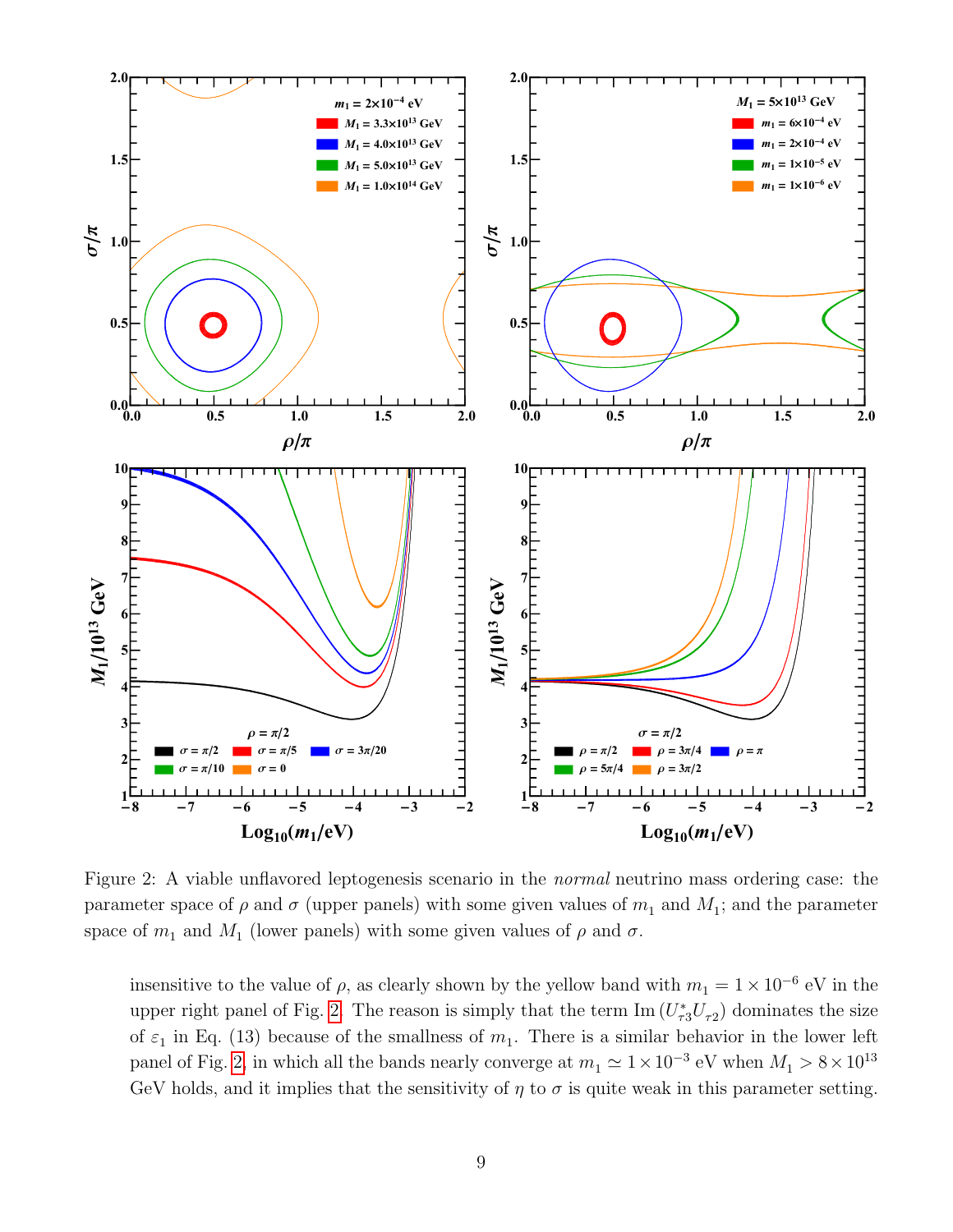

<span id="page-9-0"></span>Figure 3: A viable unflavored leptogenesis scenario in the inverted neutrino mass ordering case: the parameter space of  $\rho$  and  $\sigma$  (upper panels) with some given values of  $m_1$  and  $M_1$ ; and the parameter space of  $m_1$  and  $M_1$  (lower panels) with some given values of  $\rho$  and  $\sigma$ .

• The IMO case. The upper panels of Fig. [3](#page-9-0) show that the parameter space of  $\rho$  and  $\sigma$  is mainly located in the  $\rho \in [0, \pi]$  and  $\sigma \in [\pi, 2\pi]$  ranges. As in the NMO case,  $\rho$  and  $\sigma$  approach  $\pi/2$ and  $3\pi/2$ , respectively, when  $M_1$  decreases. But as  $m_3$  increases from a small value,  $(\rho, \sigma)$ first go far away from  $(\pi/2, 3\pi/2)$  and then approach  $(\pi/2, 3\pi/2)$  again, a behavior which is different from the NMO case. Such features mean that there exit a lower boundary for  $M_1$  and both lower and upper boundaries for  $m_3$  which are determined by  $\rho = \pi/2$  and  $\sigma = 3\pi/2$ , as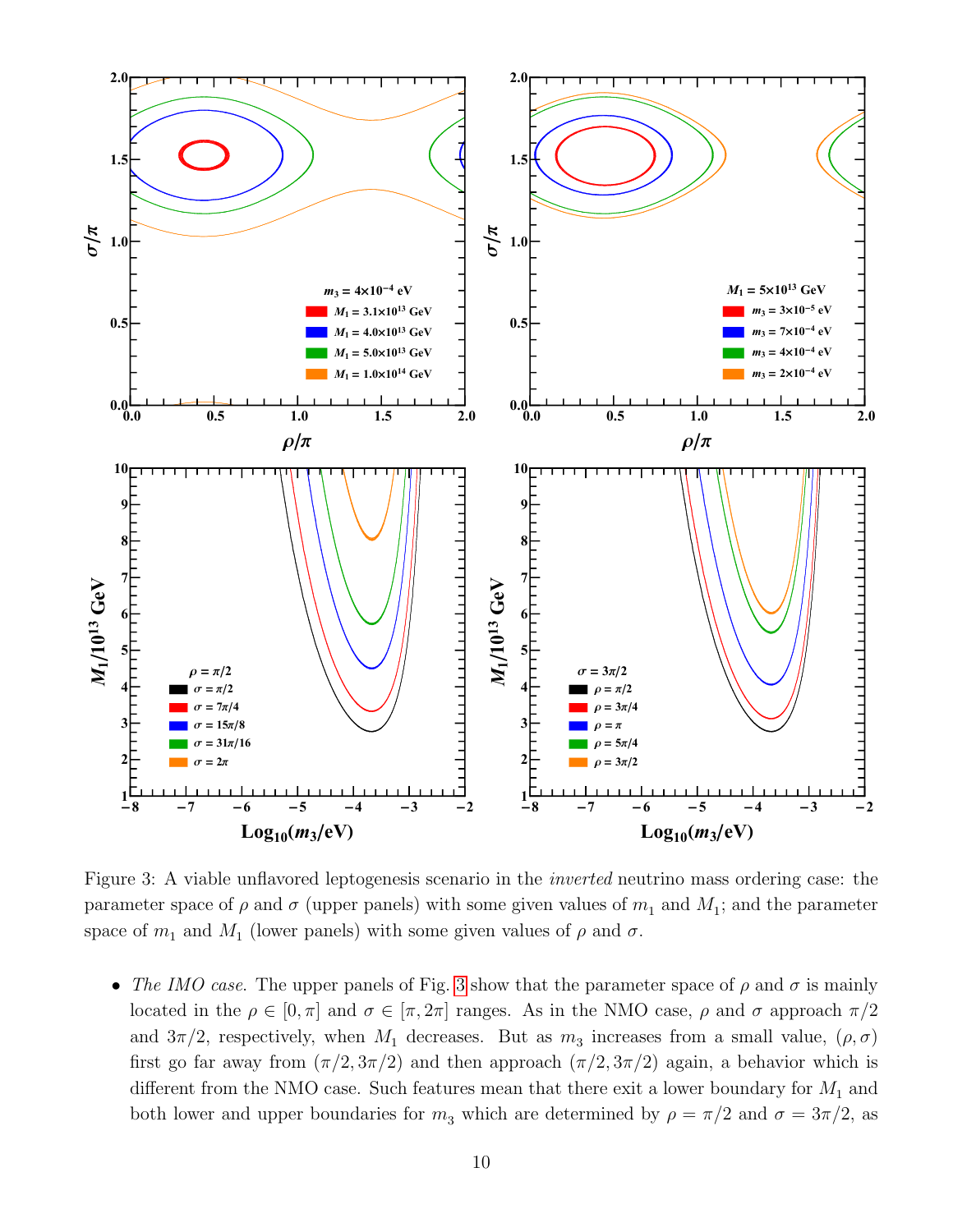explicitly shown by the black bands in the lower panels of Fig. [3.](#page-9-0) The smallest value of  $M_1$ needed to fit the observed value of  $\eta$  is slightly smaller than that in the NMO case, and it is around  $2.8 \times 10^{13}$  GeV as one can also see from the lower panels of Fig. [3.](#page-9-0) We find that  $m_3$ is constrained to lie in the range  $5 \times 10^{-6}$  eV  $\lesssim m_3 \lesssim 1.6 \times 10^{-3}$  eV when  $M_1 \leq 10^{14}$  GeV is required. Both the cases of  $m_3 \simeq 0$  and  $m_1 \approx m_2 \approx m_3$  are incompatible with this unflavored thermal leptogenesis scenario for the given parameter setting.

Before ending this section, let us briefly mention an alternative possibility that the heavy Majorana neutrinos have the initial zero abundance. In this case the efficiency factor  $\kappa_f$  is different from that given by Eq. (14), especially in the weak washout regime (i.e.,  $K_1 \ll 1$ ) [\[24,](#page-13-0) [31\]](#page-13-6). But our preliminary numerical analysis shows that if the same values of  $\theta$  and  $\phi$  are chosen to assure  $K_1 \gtrsim 1$ , then the size of  $\kappa_f$  will be only slightly smaller than that in the situation of the initial thermal abundance. As a consequence, the allowed lower bound of  $M_1$  becomes larger (i.e.,  $M_1 \gtrsim 10^{14}$  GeV) and the behaviors of the other three parameters (i.e.,  $m_1$ ,  $\rho$ ,  $\sigma$ ) are quite similar to those in the initial thermal abundance case.

#### 4 Summary

With the help of the RGE-corrected CI parametrization of the Dirac neutrino mass matrix  $M_{\text{D}}$  in the canonical seesaw mechanism, we have shown that it is possible to link unflavored thermal leptogenesis to CP violation at low energies in a direct way. The point is that the PMNS matrix  $U$  can no longer be fully cancelled out in the unflavored CP-violating asymmetry  $\varepsilon_1$ , and thus it is the unique source of CP violation if the unknown orthogonal matrix O in the expression of  $M_{\rm D}$  is assumed to be real. As a numerical exercise, we have taken special values for the elements  $O_{i1}$  (for  $i = 1, 2, 3$ ) and adopted the best-fit values of six neutrino oscillation parameters to illustrate the dependence of the baryon-to-photon ratio  $\eta$  on both the neutrino masses (i.e.,  $M_1$  and  $m_1$  or  $m_3$ ) and the Majorana-type CP-violating phases of U (i.e.,  $\rho$  and  $\sigma$ ). It is found that such a RGE-assisted unflavored leptogenesis scenario can work well for  $M_1 \gtrsim 10^{13}$  GeV in the framework of the seesaw-extended SM.

It is worth remarking that the huge gap between the seesaw scale  $\Lambda_{SS}$  and the Fermi scale  $\Lambda_{\text{EW}}$  makes it definitely meaningful to take into account radiative corrections to the original CI parametrization by using the one-loop RGEs, although such quantum effects are very small and even negligible in most cases. If one turns to the framework of the minimal supersymmetric standard model (MSSM) extended with the type-I seesaw mechanism, however, the RGE-induced corrections to  $M_{\rm D}$  are expected to be much more appreciable. In this MSSM case one may similarly explore a direct connection between unflavored leptogenesis and CP violation at low energies based on the RGE-corrected CI parametrization with O being real [\[58\]](#page-14-11).

Of course, we have only focused on the effect of unflavored leptogenesis induced by the leptonnumber-violating and CP-violating decays of the lightest heavy Majorana neutrino with the condition  $10^{13} \text{ GeV} \lesssim M_1 \ll M_2 < M_3$ . As far as *flavored* thermal leptogenesis is concerned, we find that the similar RGE-induced effect (proportional to  $\Delta_{\tau}$ ) will in general become a next-to-leading-order term in the expressions of  $\varepsilon_{1\alpha}$  (for  $\alpha = e, \mu, \tau$ ) and hence unimportant. But such a preliminary observation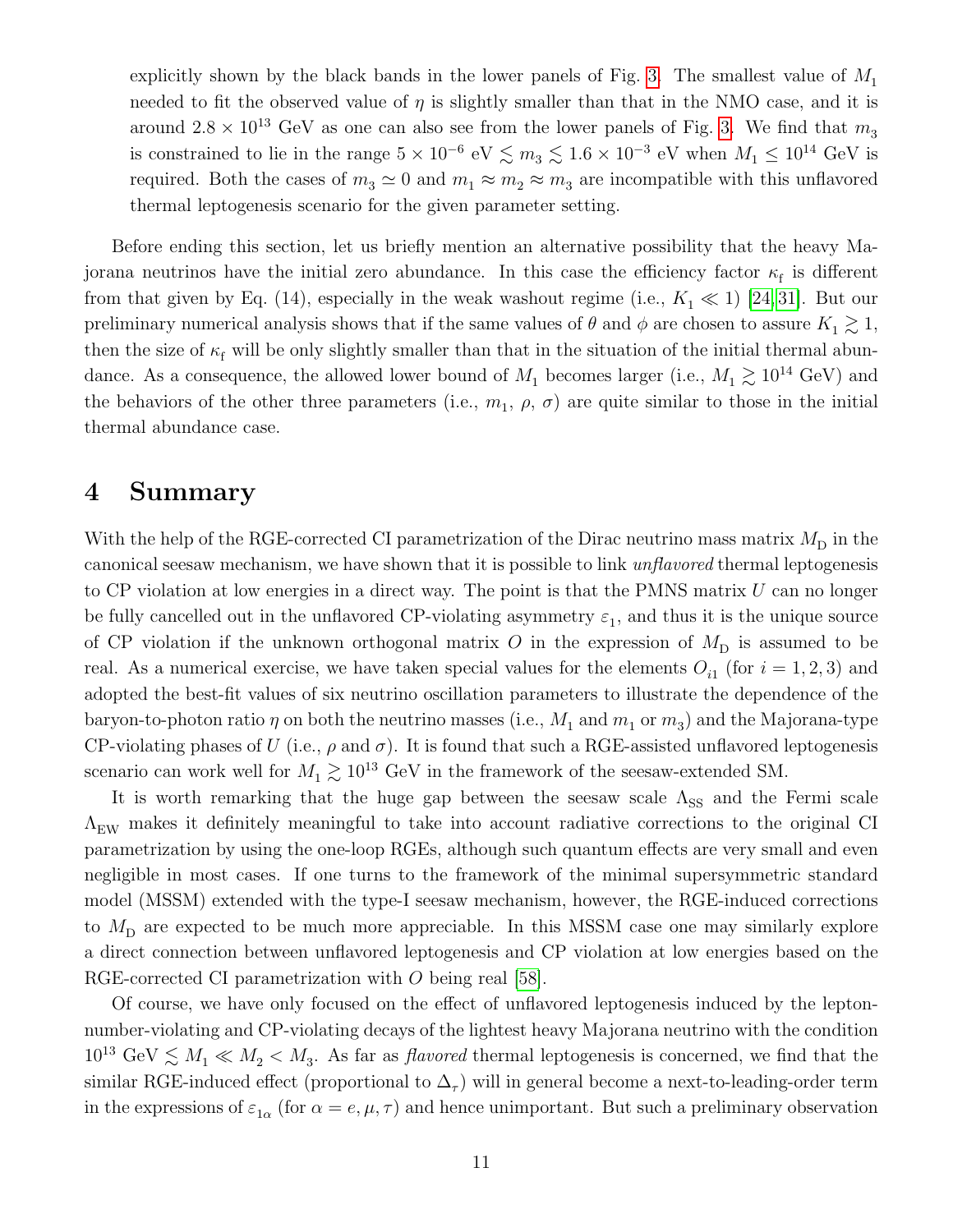deserves a further and comprehensive study.

In short, a successful leptogenesis mechanism at the seesaw scale is generally unnecessary to have a direct link to lepton flavor mixing and CP violation at low energies [\[39,](#page-13-12) [59,](#page-14-12) [60\]](#page-14-13), but it is always interesting to find a specific and transparent scenario to bridge the gap between such high-scale and low-scale physics. The present work has therefore given a new example of this kind.

# Acknowledgements

The original idea of this work came into being in a white night for one of us (Z.Z.X.) during his participation in the workshop entitled "New Physics on the Low-energy Precision Frontier" at CERN, from 28 January to 7 February 2020. We are greatly indebted to Zhen-hua Zhao for many useful discussions and a friendly "competition", and to Shun Zhou for his enlightening comments on leptogenesis. Our current research activities are supported in part by the National Natural Science Foundation of China under grant No. 11775231 and grant No. 11835013.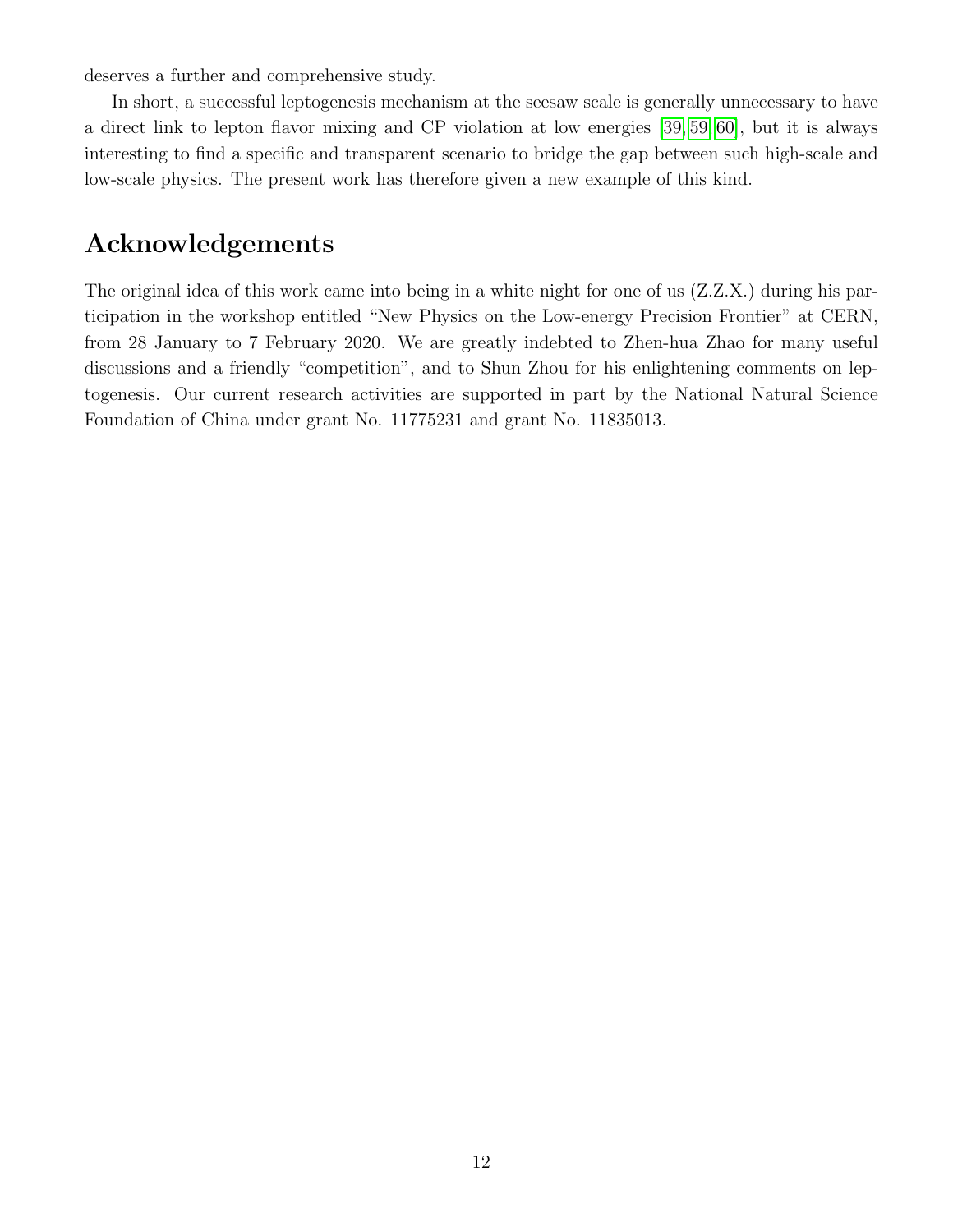## References

- <span id="page-12-0"></span>[1] H. Fritzsch, M. Gell-Mann and P. Minkowski, Phys. Lett. 59B (1975) 256.
- [2] P. Minkowski, Phys. Lett. 67B (1977) 421.
- [3] T. Yanagida, Conf. Proc. C 7902131 (1979) 95.
- [4] M. Gell-Mann, P. Ramond and R. Slansky, Conf. Proc. C 790927 (1979) 315 [\[arXiv:1306.4669](http://arxiv.org/abs/1306.4669) [hep-th]].
- [5] S. L. Glashow, NATO Sci. Ser. B 61 (1980) 687.
- <span id="page-12-1"></span>[6] R. N. Mohapatra and G. Senjanovic, Phys. Rev. Lett. 44 (1980) 912.
- <span id="page-12-2"></span>[7] M. Fukugita and T. Yanagida, Phys. Lett. B 174 (1986) 45.
- <span id="page-12-3"></span>[8] Z. z. Xing and S. Zhou, Springer-Verlag, Berlin Heidelberg (2011).
- <span id="page-12-4"></span>[9] S. Weinberg, Phys. Rev. Lett. 43 (1979) 1566.
- <span id="page-12-5"></span>[10] P. H. Chankowski and Z. Pluciennik, Phys. Lett. B 316 (1993) 312 [\[hep-ph/9306333\]](http://arxiv.org/abs/hep-ph/9306333).
- [11] K. S. Babu, C. N. Leung and J. T. Pantaleone, Phys. Lett. B 319 (1993) 191 [\[hep-ph/9309223\]](http://arxiv.org/abs/hep-ph/9309223).
- <span id="page-12-10"></span>[12] S. Antusch, M. Drees, J. Kersten, M. Lindner and M. Ratz, Phys. Lett. B 519 (2001) 238 [\[hep-ph/0108005\]](http://arxiv.org/abs/hep-ph/0108005).
- <span id="page-12-11"></span>[13] S. Antusch, J. Kersten, M. Lindner, M. Ratz and M. A. Schmidt, JHEP 0503 (2005) 024 [\[hep-ph/0501272\]](http://arxiv.org/abs/hep-ph/0501272).
- [14] J. w. Mei, Phys. Rev. D **71** (2005) 073012 [\[hep-ph/0502015\]](http://arxiv.org/abs/hep-ph/0502015).
- <span id="page-12-6"></span>[15] T. Ohlsson and S. Zhou, Nature Commun. 5 (2014) 5153 [\[arXiv:1311.3846](http://arxiv.org/abs/1311.3846) [hep-ph]].
- <span id="page-12-7"></span>[16] M. A. Luty, Phys. Rev. D 45 (1992) 455.
- [17] L. Covi, E. Roulet and F. Vissani, Phys. Lett. B 384 (1996) 169 [\[hep-ph/9605319\]](http://arxiv.org/abs/hep-ph/9605319).
- <span id="page-12-8"></span>[18] M. Plumacher, Z. Phys. C 74 (1997) 549 [\[hep-ph/9604229\]](http://arxiv.org/abs/hep-ph/9604229).
- <span id="page-12-9"></span>[19] R. Barbieri, P. Creminelli, A. Strumia and N. Tetradis, Nucl. Phys. B 575 (2000) 61 [\[hep](http://arxiv.org/abs/hep-ph/9911315)[ph/9911315\]](http://arxiv.org/abs/hep-ph/9911315).
- [20] T. Endoh, T. Morozumi and Z. h. Xiong, Prog. Theor. Phys. 111 (2004) 123 [\[hep-ph/0308276\]](http://arxiv.org/abs/hep-ph/0308276).
- [21] G. F. Giudice, A. Notari, M. Raidal, A. Riotto and A. Strumia, Nucl. Phys. B 685 (2004) 89  $[hep-ph/0310123]$ .
- [22] E. Nardi, Y. Nir, E. Roulet and J. Racker, JHEP 0601 (2006) 164 [\[hep-ph/0601084\]](http://arxiv.org/abs/hep-ph/0601084).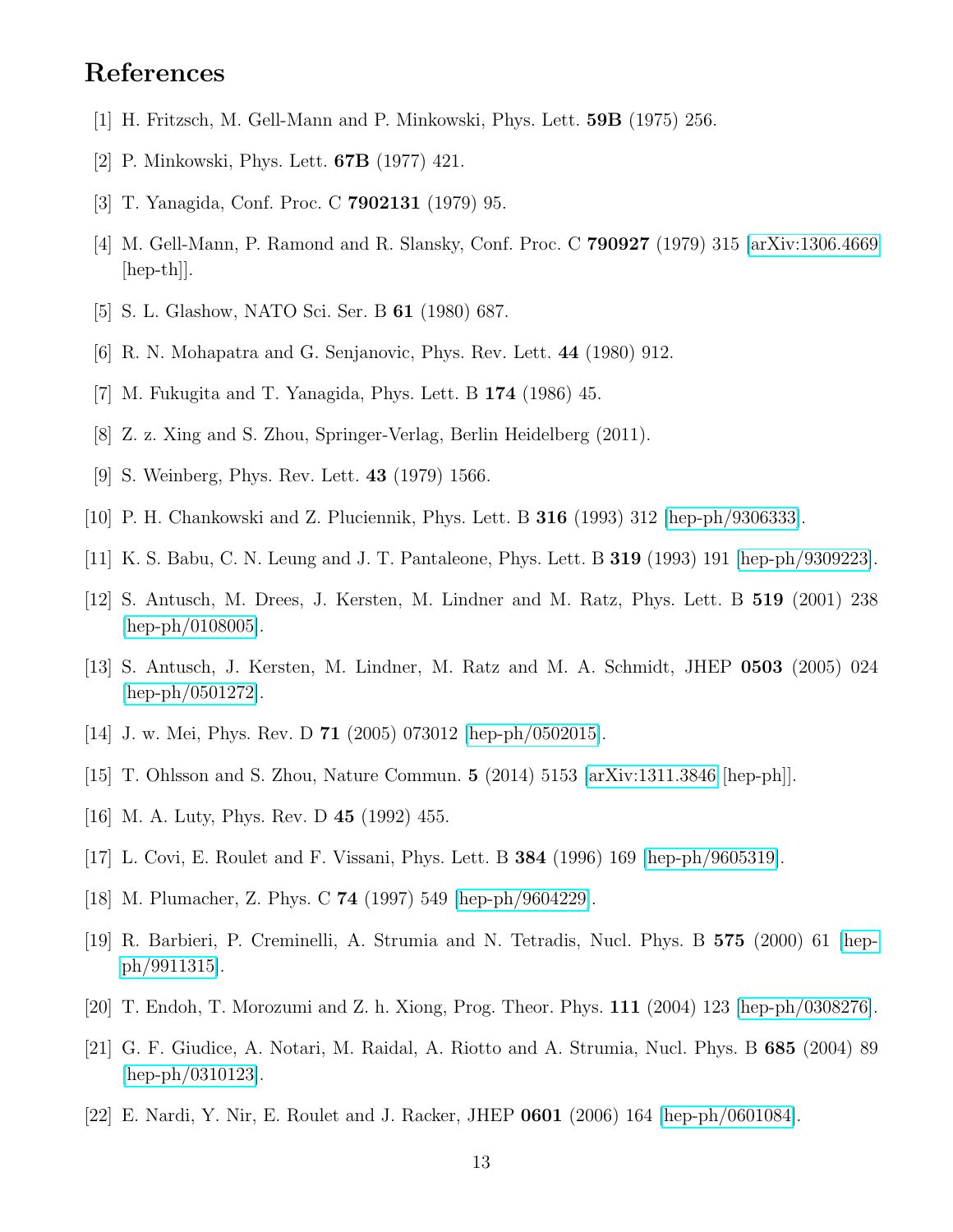- [23] A. Abada, S. Davidson, A. Ibarra, F.-X. Josse-Michaux, M. Losada and A. Riotto, JHEP 0609 (2006) 010 [\[hep-ph/0605281\]](http://arxiv.org/abs/hep-ph/0605281).
- <span id="page-13-0"></span>[24] S. Blanchet and P. Di Bari, JCAP 0703 (2007) 018 [\[hep-ph/0607330\]](http://arxiv.org/abs/hep-ph/0607330).
- <span id="page-13-1"></span>[25] N. S. Manton, Phys. Rev. D 28 (1983) 2019.
- [26] F. R. Klinkhamer and N. S. Manton, Phys. Rev. D 30 (1984) 2212.
- <span id="page-13-2"></span>[27] V. A. Kuzmin, V. A. Rubakov and M. E. Shaposhnikov, Phys. Lett. 155B (1985) 36.
- <span id="page-13-3"></span>[28] E. W. Kolb and M. S. Turner, Front. Phys. 69 (1990) 1.
- <span id="page-13-4"></span>[29] J. A. Harvey and M. S. Turner, Phys. Rev. D 42 (1990) 3344.
- <span id="page-13-5"></span>[30] N. Aghanim et al. [Planck Collaboration], [arXiv:1807.06209](http://arxiv.org/abs/1807.06209) [astro-ph.CO].
- <span id="page-13-6"></span>[31] W. Buchmuller, P. Di Bari and M. Plumacher, Annals Phys. 315 (2005) 305 [\[hep-ph/0401240\]](http://arxiv.org/abs/hep-ph/0401240).
- [32] W. Buchmuller, R. D. Peccei and T. Yanagida, Ann. Rev. Nucl. Part. Sci. 55 (2005) 311 [\[hep](http://arxiv.org/abs/hep-ph/0502169)[ph/0502169\]](http://arxiv.org/abs/hep-ph/0502169).
- <span id="page-13-7"></span>[33] S. Davidson, E. Nardi and Y. Nir, Phys. Rept. 466 (2008) 105 [\[arXiv:0802.2962](http://arxiv.org/abs/0802.2962) [hep-ph]].
- <span id="page-13-8"></span>[34] Z. z. Xing, [arXiv:1909.09610](http://arxiv.org/abs/1909.09610) [hep-ph].
- <span id="page-13-9"></span>[35] J. A. Casas and A. Ibarra, Nucl. Phys. B 618 (2001) 171 [\[hep-ph/0103065\]](http://arxiv.org/abs/hep-ph/0103065).
- <span id="page-13-10"></span>[36] B. Pontecorvo, Sov. Phys. JETP 6 (1957) 429 [Zh. Eksp. Teor. Fiz. 33 (1957) 549].
- [37] Z. Maki, M. Nakagawa and S. Sakata, Prog. Theor. Phys. 28 (1962) 870.
- <span id="page-13-11"></span>[38] B. Pontecorvo, Sov. Phys. JETP 26 (1968) 984 [Zh. Eksp. Teor. Fiz. 53 (1967) 1717].
- <span id="page-13-12"></span>[39] Z. z. Xing, Chin. Phys. C 34 (2010) 1 [\[arXiv:0902.2469](http://arxiv.org/abs/0902.2469) [hep-ph]].
- [40] W. Rodejohann, EPL 88 (2009) no.5, 51001 [\[arXiv:0903.4590](http://arxiv.org/abs/0903.4590) [hep-ph]].
- <span id="page-13-13"></span>[41] S. Antusch, S. Blanchet, M. Blennow and E. Fernandez-Martinez, JHEP 1001 (2010) 017 [\[arXiv:0910.5957](http://arxiv.org/abs/0910.5957) [hep-ph]].
- <span id="page-13-14"></span>[42] S. Pascoli, S. T. Petcov and W. Rodejohann, Phys. Rev. D 68 (2003) 093007 [\[hep-ph/0302054\]](http://arxiv.org/abs/hep-ph/0302054).
- [43] S. Pascoli, S. T. Petcov and A. Riotto, Phys. Rev. D 75 (2007) 083511 [\[hep-ph/0609125\]](http://arxiv.org/abs/hep-ph/0609125).
- [44] S. Pascoli, S. T. Petcov and A. Riotto, Nucl. Phys. B 774 (2007) 1 [\[hep-ph/0611338\]](http://arxiv.org/abs/hep-ph/0611338).
- [45] G. C. Branco, R. Gonzalez Felipe and F. R. Joaquim, Phys. Lett. B 645 (2007) 432 [\[hep](http://arxiv.org/abs/hep-ph/0609297)[ph/0609297\]](http://arxiv.org/abs/hep-ph/0609297).